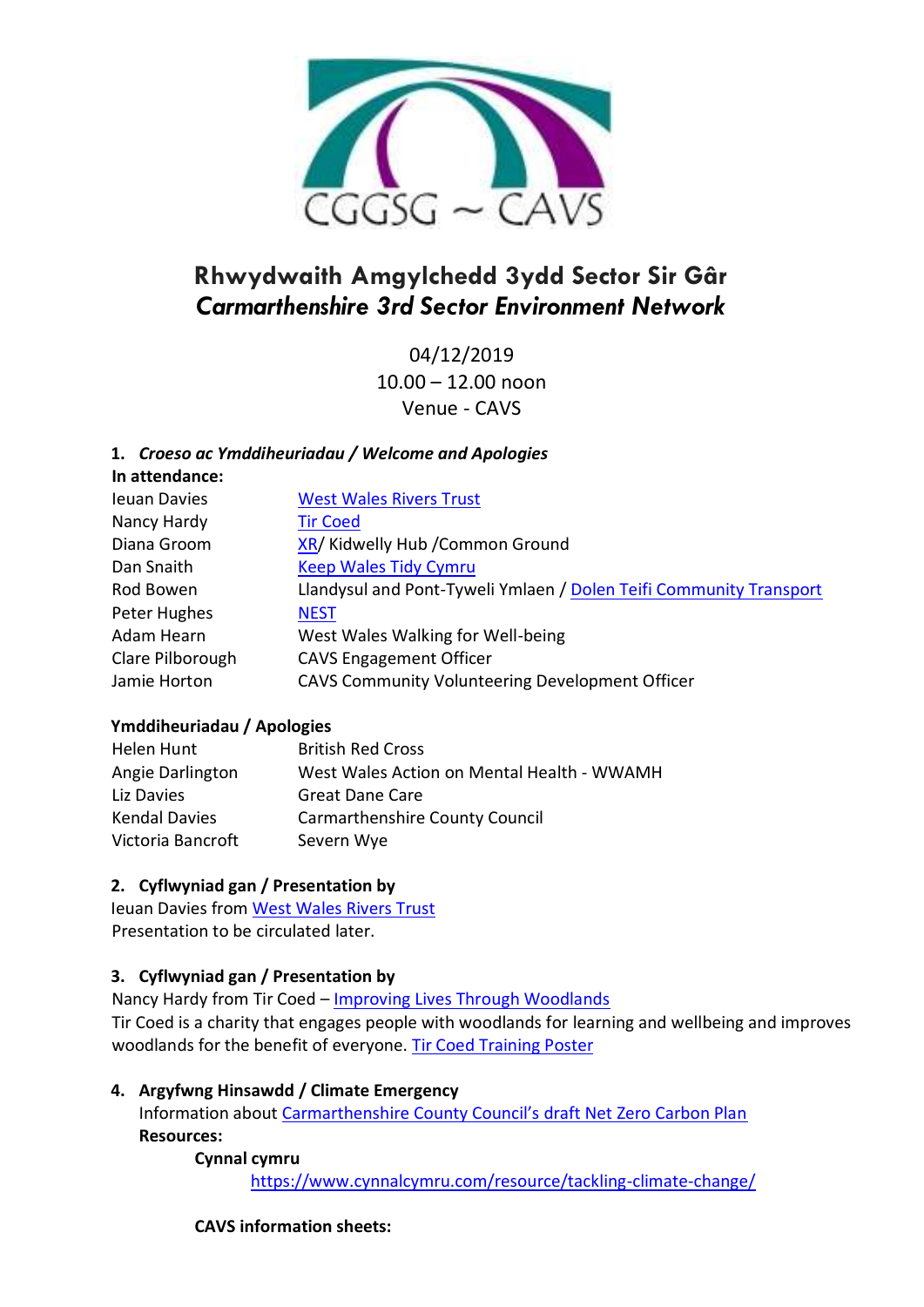Climate Change: <http://www.cavs.org.uk/information-sheets/#climate> Environmental Sustainability management systems: <http://www.wcva-ids.org.uk/cavs/1892>

#### **Climate Action Fund:**

<https://www.tnlcommunityfund.org.uk/funding/programmes/climate-action-fund>

"The Climate Action Fund will support communities across the UK to take action on climate change. These communities will demonstrate what is possible when people take the lead in tackling climate change. With National Lottery funding, they will work together, share their learning and be active participants in a broader movement of change." Initial ideas must be submitted by **5pm Wednesday 18 December 2019.**

Full proposals must be submitted by midday Friday 27 March 2020.

#### **Carbon Literacy Training**

<https://www.cynnalcymru.com/event/carbon-literacy-open-course/>

10th December 2019 | 09.30 to 16.00 | Cardiff Bay

This is too short notice now but may be useful for future reference.

Nancy has attended previously and found the level too low – she says it was probably aimed at people with little prior knowledge.

#### **5. Yr Amgylchedd a Lles /Environment and Well-being**

There have been no new meetings of the PSB Healthy Environment Delivery Group\* this quarter. (\*Under the Well-being and Future Generations Act, Carmarthenshire PSB was charged with creating a Well-being Plan for Carmarthenshire.

One of the objectives of the plan is "Healthy Habits ‐ People have a good quality of life and make healthy choices about their lives and environment." This goal is being taken forward by the Healthy Environment PSB Delivery Group which has been working on an Environmental and Climate Change Risk Assessment.

This meeting will be informed of the work taking place in Healthy Environment Delivery Group and will be able to feed back to it.

[Healthy Environment Page](http://www.cavs.org.uk/wp-content/uploads/2019/12/well-being-plan-environment-page.pdf) from [Carmarthenshire Well-being Plan](http://www.thecarmarthenshirewewant.wales/media/8331/carmarthenshire-well-being-plan-final-may-2018.pdf)

[Healthy Environment Page](http://www.cavs.org.uk/wp-content/uploads/2019/12/Annual-Report-Healthy-Envrionment-page.pdf) from [Carmarthenshire Public Services Board \(PSB\) Well-being Plan 2018-](http://www.thecarmarthenshirewewant.wales/media/8423/psb-annual-report-2019.pdf) [2023 First Annual Report\)](http://www.thecarmarthenshirewewant.wales/media/8423/psb-annual-report-2019.pdf)

## **6. Cyfnewid Gwybodaeth / Information exchange**

How does the enviroment concern us – why are we here?

The people present explained their involvement with environmental matters.

It was agreed that contact details will be shared so that people can follow up with each other after the meeting.

Anyone is welcome to forward information that they wish to share for Clare to circulate to the group.

Information regarding Woodland training and Community Tree planting shared by Nancy: Training:

[Coppice wood college](https://coppicewoodcollege.co.uk/) [Denmark Farm](https://www.denmarkfarm.org.uk/learn-with-us/conservation-courses/) [Centre For Alternative Technology](https://www.cat.org.uk/courses-and-training/short-courses/?date=2019-12-01&view=grid&type=All&category=All) [5 Acre Forest Garden for Cardigan](http://www.naturewise.org.uk/page.cfm?pageid=nw-cic) (volunteer training) [Forest School training](https://www.forestschoolsnpt.org.uk/training/) (recommended) [Coleg Sir Gar](https://www.colegsirgar.ac.uk/images/prospectus/pt_prospectus_june_19.pdf) (Get started in Tree Planting)